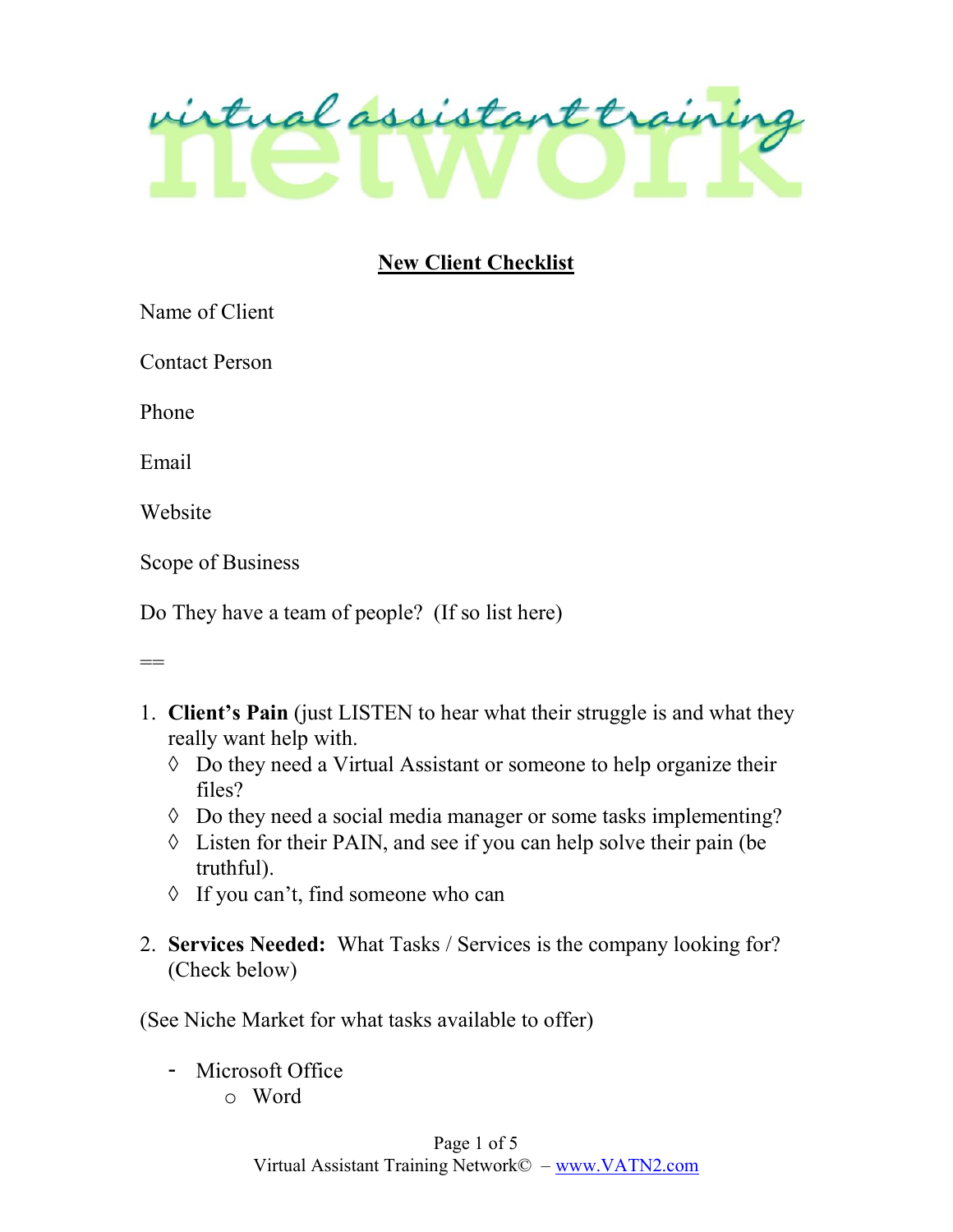

- o Excel
- o PowerPoint
- o Access
- Microsoft Publisher
- Open Office (very similar to MS Office)
- Email Organization
	- o Microsoft Outlook
	- o Gmail
	- o Yahoo Mail
- Database Management
	- o General
	- o Industry Specific
- Website Updates
	- o General
	- o HTML
	- o SEO
- Pictures
	- o Upload and tag
- Blogs
	- o Writing
	- o Distributing
- Articles
	- o Writing
	- o Distributing
- Event Posting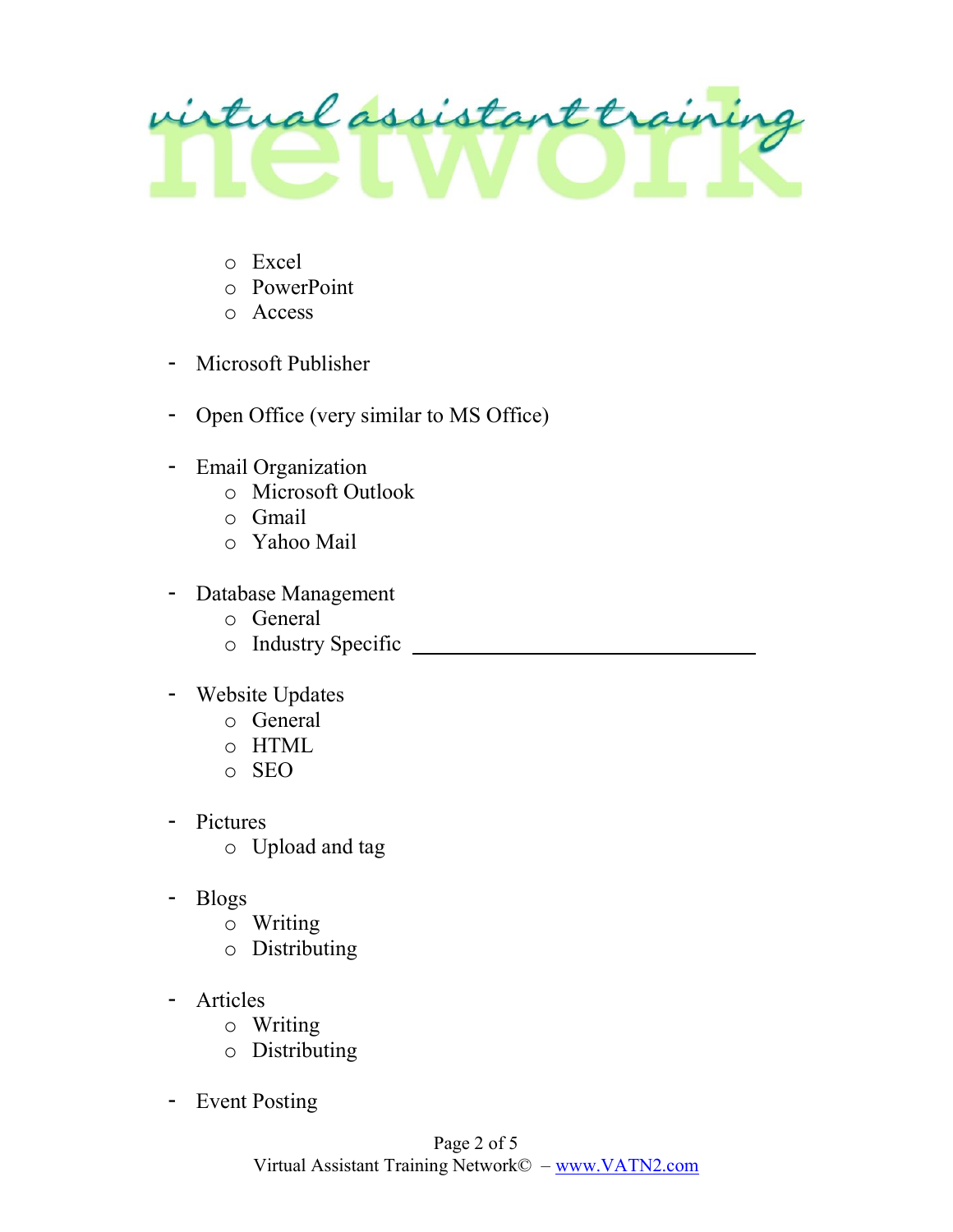

- o Distribution Event Websites
- o Adding Pictures and Links
- Bookkeeping
	- o Basic Accounting
	- o Quickbooks
- Filing (In Office)
	- o File Management
	- o Organization
- Social Media
	- o Facebook Fan Page
	- o LinkedIn
	- o Twitter
	- o YouTube
	- o Google+
	- o Instagram
	- o Pinterest
	- o Hootsuite
	- o Tweetdeck
- Profiles Set Up? (i.e. Facebook, Twitter, YouTube, etc.)
- Zoho (Project Management)
- BaseCamp (Project Management)
- 2. Budget for VA for each month? (This will help you determine the amount of time you can offer them). For example – if they only need social media updates a few times a month – that is only a few hours of your time. If the client needs daily interaction – there is much more time needed.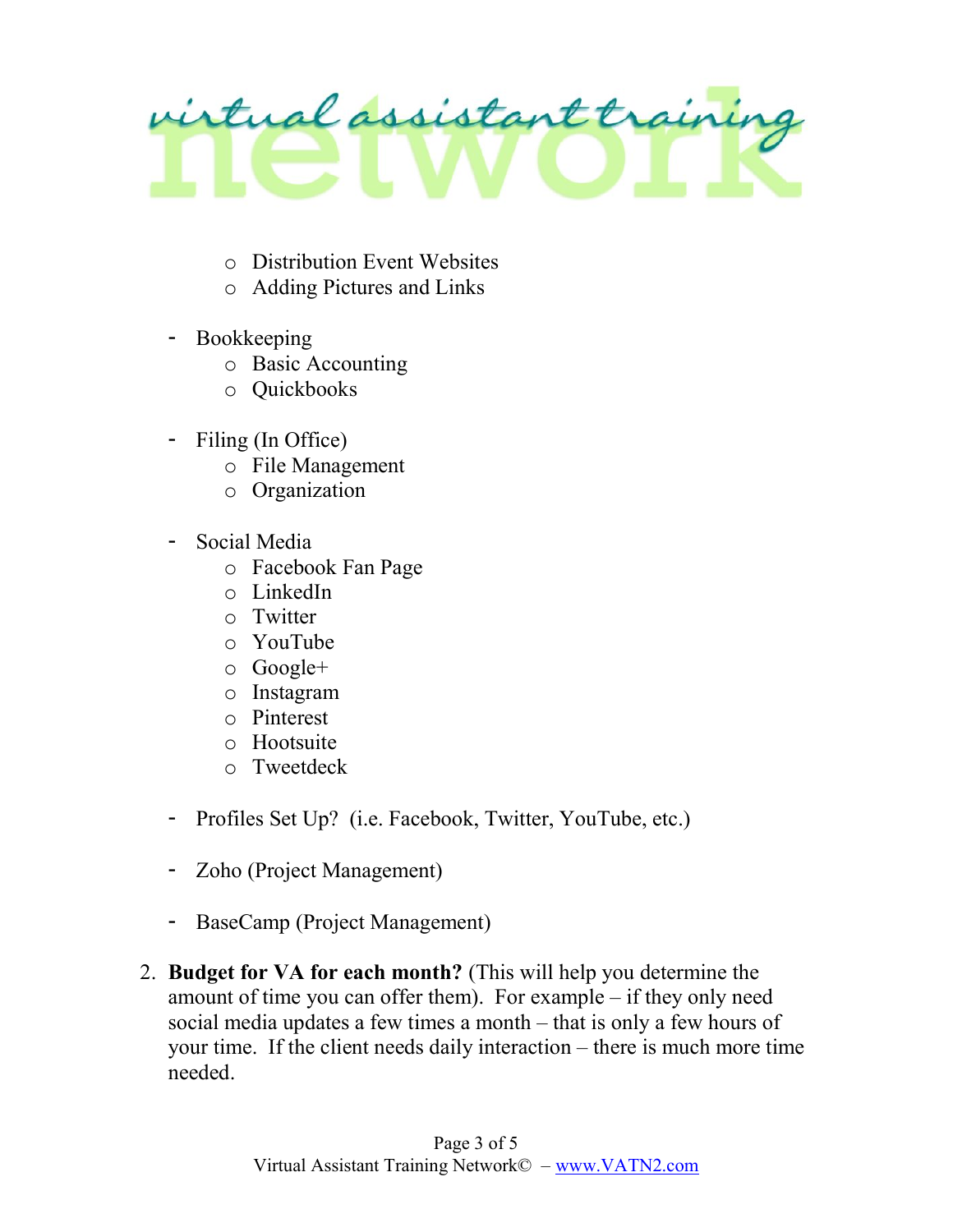## irtual assistant traini

- 3. Time: Will the client need help one time or on a consistent basis (can offer a better rate if they work with you for a longer period of time).
- 4. Deadline: What is the deadline for the project? (I always need at least 72 hours to complete a request, unless it is an urgent matter).
- 5. Thank Them Verbally: Thank them for their time on the phone. The call should not last more than 30 minutes (15 minutes is ideal).
- 6. Thank Them in Writing (electronically): Send a thank you email and when you promise to deliver the Proposal via email.
- 7. Calculate: The amount of time you will need to do the tasks required. (See VA Time Checklist for Potential Client)
- 8. Send Proposal on specified day (as promised or a day earlier). Be sure to note what date the proposal is good through. (I have had some clients call me 1 year later and want to use an old proposal..:o))
	- $\Diamond$  For your protection, be sure to send the document as a .pdf document (can not be easily edited).
	- $\Diamond$  Here is a link for a free program that will allow you to transfer a Word document to a .pdf format.
		- a. PDF Creator (http://sourceforge.net/projects/pdfcreator/ ) Simply select a printable Windows file, print to the PDFCreator and your document will save in PDF format. You can then read, print or e-mail the finished product. (this specific info compliments of Kim Komando (www.Komando.com)
- 9. Set up a Reminder to follow up with client to see status of proposal. (You can use www.FollowUpThen.com to have an email reminder sent to your inbox).